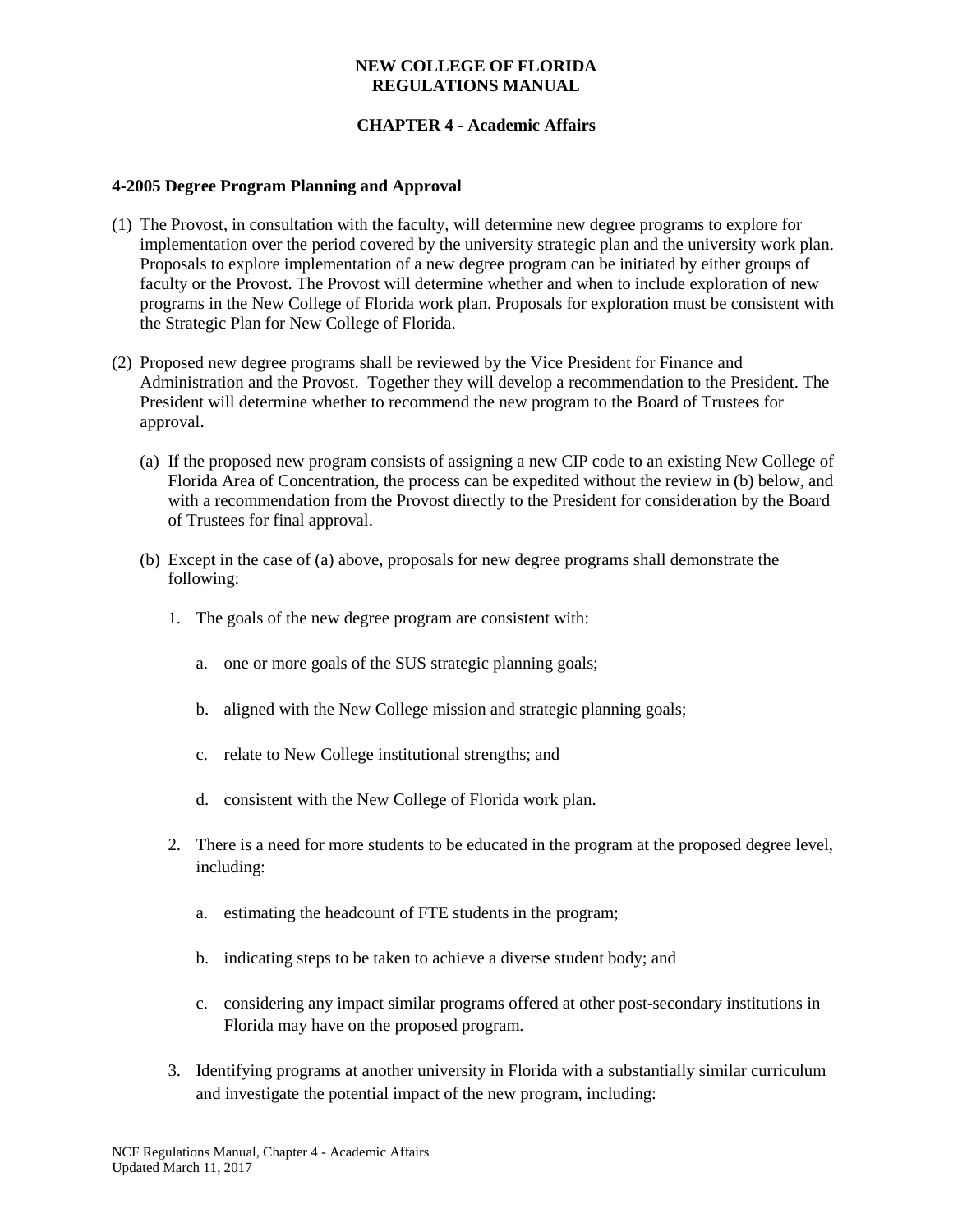#### **NEW COLLEGE OF FLORIDA REGULATIONS MANUAL**

# **CHAPTER 4 - Academic Affairs**

- a. discussing the potential for collaboration with the affected university;
- b. substantiating the need for a duplicate program; and
- c. if the duplicate program exists at a historically black university in the SUS, determining whether the proposed program may adversely affect the historically black university's ability to achieve or maintain student diversity in its existing program.
- 4. The proposal shall include a complete budget for the program which is comparable in cost to similar existing programs. The budget shall reflect the purpose of the proposal and provide evidence that, in the event resources within the institution are redirected to support the new program, such a redirection will not have an unjustified negative impact on other programs.
- 5. The proposal shall describe the projected benefit to the university, local community, and the State if the program is implemented. The proposal should demonstrate efficient use of resources and justification for the investment. The projected benefit may be both quantitative (data driven) and qualitative in nature.
- 6. A proposal for any degree level shall include a plan to achieve a diverse student body in the program.
- 7. The proposal shall provide evidence that the institution has the resources in place, or will make the necessary investments, to ensure that the proposed program will be of high quality.
	- a. The proposal shall provide evidence that the proposed program will specifically relate to existing institutional strengths.
	- b. If program reviews in the discipline pertinent to the proposed program or in related disciplines have included recommendations affecting the proposed program, the proposal shall provide evidence that progress has been made in implementing those recommendations.
- 8. The proposal shall describe a sequenced course of study with expected student learning outcomes, including any appropriate industry-driven competencies for advanced technology and related disciplines, as well as a strategy for assessing student learning.
	- a. Admissions and graduation criteria shall be clearly specified and appropriate.
	- b. The course of study and credit hours required should include a timeframe consistent with similar programs.